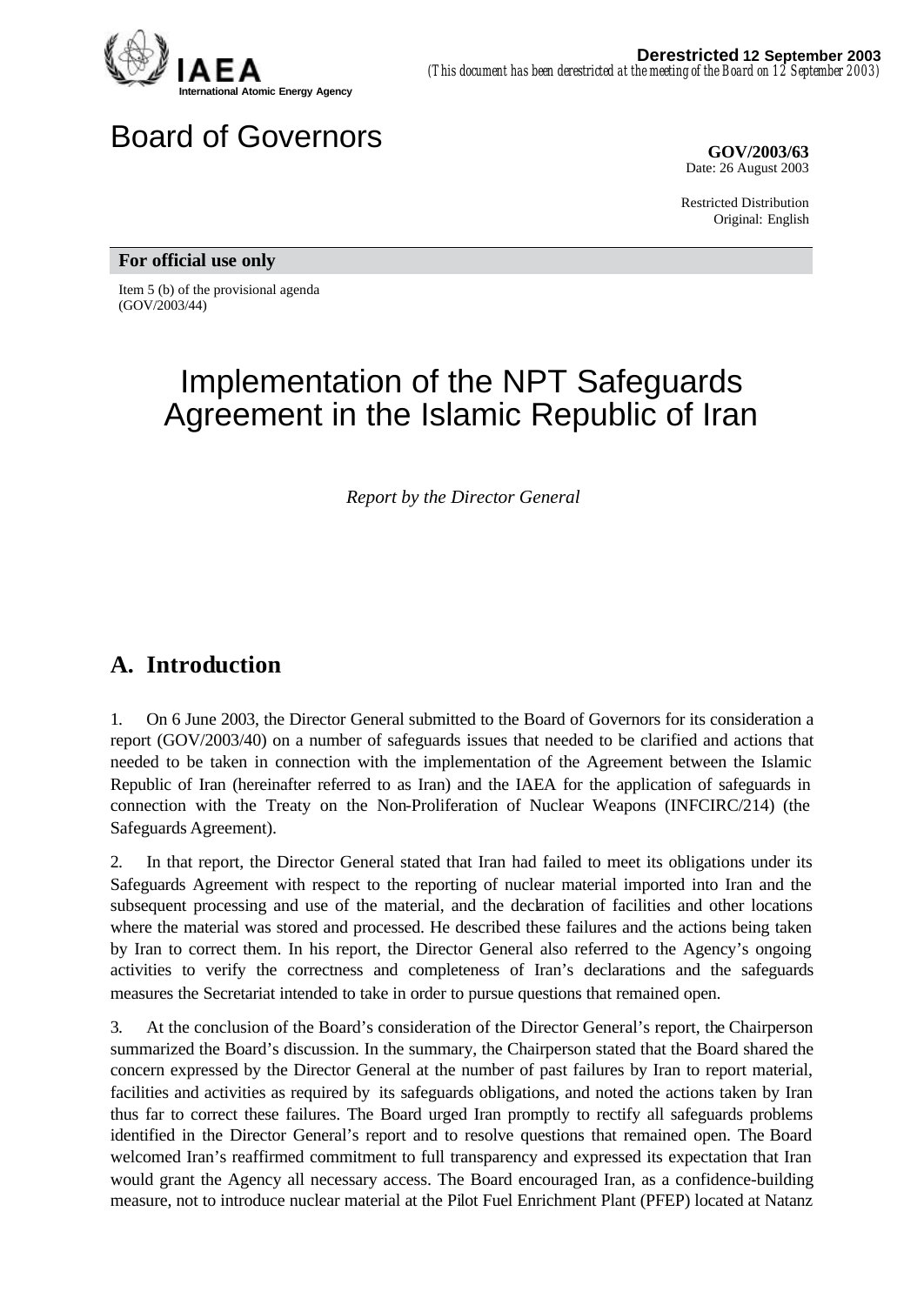pending the resolution of related outstanding issues. The Board called on Iran to co-operate fully with the Agency in its on-going work, and took note of the introductory statement of the Director General, in which he called on Iran to permit the Agency to take environmental samples at the workshop of the Kalaye Electric Company in Tehran. The Board welcomed Iran's readiness to look positively at signing and ratifying an Additional Protocol, and urged Iran promptly and unconditionally to conclude and implement such a protocol, in order to enhance the Agency's ability to provide credible assurances regarding the peaceful nature of Iran's nuclear activities, particularly the absence of undeclared material and activities. Finally, the Board of Governors requested the Director General to provide a further report on the situation whenever appropriate.

## **B. Chronology since June 2003**

4. As foreseen in GOV/2003/40, an Agency team of centrifuge technology experts visited Iran from 7 to 11 June 2003 to discuss Iran's centrifuge enrichment research and development (R&D) programme. On 24 June 2003, the Agency submitted to Iran for comments a summary report reflecting the results of those discussions and the findings of the Agency's centrifuge technology experts, and proposed a follow-up meeting with the Agency experts in July. That meeting ultimately took place from 9 to 12 August 2003 as indicated below.

5. On 11 June 2003, the Agency provided to the Permanent Mission of Iran in Vienna "talking points" on the results of environmental samples taken from the chemical traps of PFEP at Natanz indicating the presence of high enriched uranium particles, which was not consistent with the nuclear material declarations made by Iran. The Agency emphasized the need to clarify this issue promptly, and suggested that it be addressed during the proposed centrifuge technology expert meeting.

6. On 9 July 2003, the Director General, accompanied by the Deputy Director General for Safeguards and the Director of the Division of Safeguards Operations (B), visited Iran to discuss safeguards implementation issues. He met with the President, H.E. Mr. M. Khatami; the Foreign Minister, H.E. Mr. K. Kharrazi; and Vice President of Iran and President of the Atomic Energy Organization of Iran (AEOI), H.E. Mr. R. Aghazadeh. During these meetings, the Director General emphasized the importance of the urgent resolution of outstanding safeguards issues, such as those raised by the results of environmental sampling at PFEP and the findings by the Agency's centrifuge technology experts, and in that connection, the need for full transparency by Iran. He also stressed the importance of the conclusion of an Additional Protocol by Iran to enable the Agency to provide comprehensive and credible assurances about the peaceful nature of Iran's nuclear programme. The President of Iran assured the Director General of the readiness of Iran to co-operate fully with the Agency and reiterated Iran's positive attitude towards the conclusion of an Additional Protocol, but indicated that some technical and legal aspects needed to be clarified. It was agreed that technical discussions should follow the Director General's visit, and that the Agency should dispatch a team to clarify technical and legal aspects related to the Model Additional Protocol (INFCIRC/540 (Corr.)).

7. During the follow-up technical discussions, which were held from 10 to 13 July 2003 in Iran, the Agency team raised again the issue of the results of the environmental sampling at PFEP, and reiterated the Agency's request that, in fulfilment of Iran's stated commitment to full transparency, Iran permit the Agency to take environmental samples at the workshop of the Kalaye Electric Company in Tehran. The team also inquired as to whether, in accordance with that policy, Iran would permit the Agency to visit two locations near Hashtgerd (Lashkar Ab'ad and Ramandeh) at which it had been alleged, according to recent reports in open sources, that nuclear related activities were being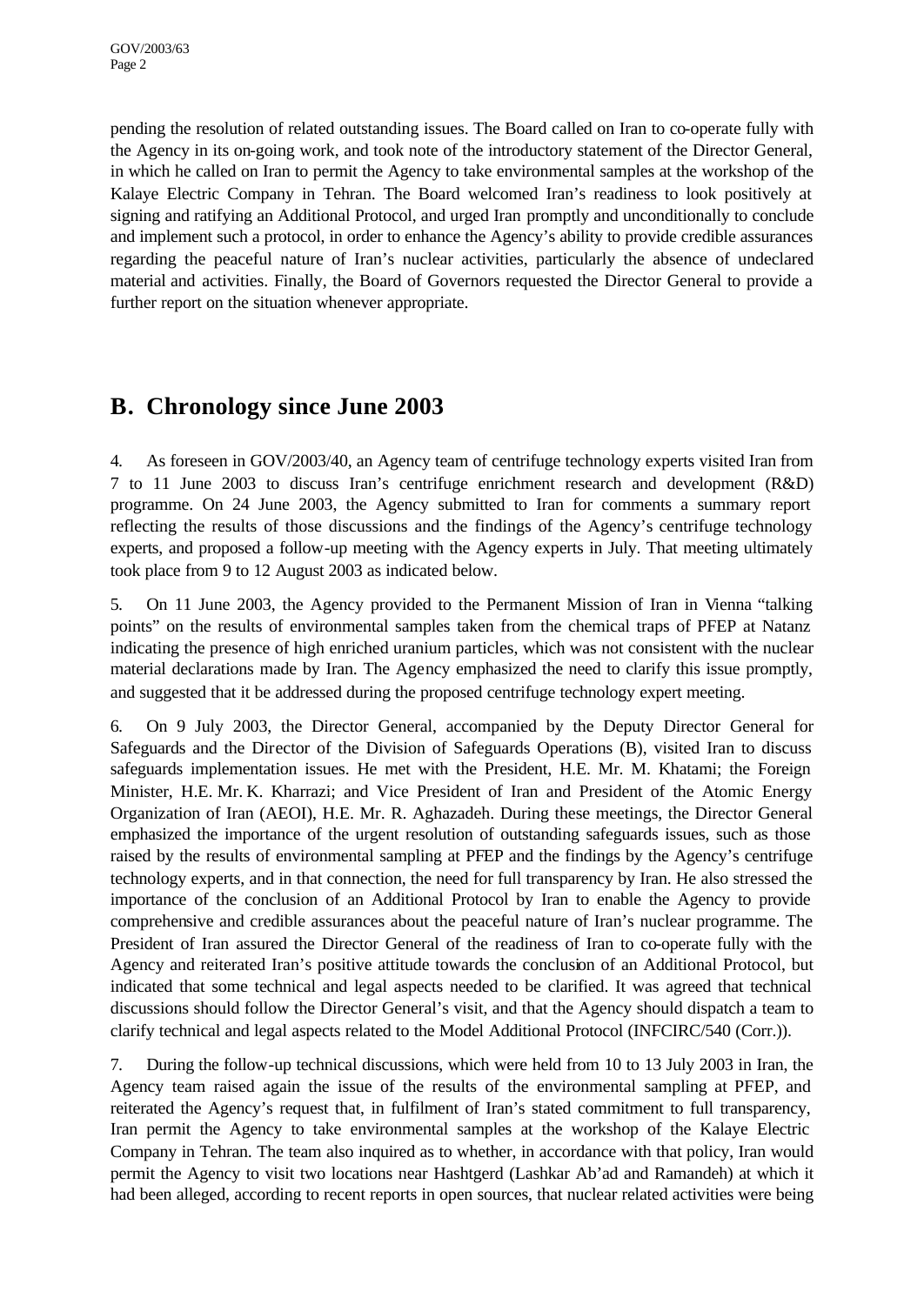or had been conducted. The Iranian authorities indicated that they were not yet ready to discuss the findings of the Agency's centrifuge technology experts, nor were they willing at this stage to permit the Agency to take environmental samples at the workshop of the Kalaye Electric Company or to accede to the Agency's request to visit the two locations near Hashtgerd. The Iranian authorities indicated that they would like to propose a comprehensive solution to all of the enrichment related issues, but that it would take some time on their side. During the discussions, the specific issues that needed to be resolved were identified, and the Iranian side agreed to propose at an early date a timetable for resolving those issues.

8. In response to Iran's request for the clarification of aspects of the Additional Protocol, a team of Agency legal and technical experts participated in a meeting held in Tehran on 5 and 6 August 2003 with officials from a number of ministries of the Iranian Government. During the meeting, the Agency provided clarification of the Model Additional Protocol, and responded to detailed questions raised by the Iranian officials.

9. On 23 July 2003, the Agency received from the AEOI Vice President of Nuclear Safety and Safeguards a letter proposing a timetable for actions to be taken by 15 August 2003 in relation to urgent outstanding issues. In its reply of 25 July 2003, the Agency agreed to send to Iran a team of technical experts, with the understanding that the team would: (a) discuss the results of the environmental samples taken at Natanz; (b) take environmental samples at the workshop of the Kalaye Electric Company; (c) discuss the findings of the Agency centrifuge technology experts; and (d) visit the sites near Hashtgerd. This mission took place from 9 through 12 August 2003.

10. In a letter dated 19 August 2003, the AEOI provided additional information on the issues identified in the timetable, including Iran's heavy water reactor programme, Iran's use of previously imported  $UO<sub>2</sub>$  in experiments to produce  $UF<sub>4</sub>$ , "bench scale" conversion experiments and Iran's past interest in laser fusion and spectroscopy.

11. In a letter dated 24 August 2003, the Resident Representative of Iran to the Agency informed the Director General that Iran was "prepared to begin negotiation with the [IAEA] on the Additional Protocol" and expressed the hope that, "in this negotiation the concerns of [Iran] and the ambiguities on the Additional Protocol are removed".

# **C. Implementation of Safeguards**

## **C.1. Uranium Conversion**

12. In GOV/2003/40, the Director General identified a number of corrective actions by Iran which were necessary to enable the Agency to verify the previously unreported nuclear material declared to have been imported by Iran in 1991. These actions included:

- (a) The submission of inventory change reports (ICRs) on the transfer of the imported  $UO<sub>2</sub>$ , UF<sub>4</sub> and UF<sub>6</sub> for further processing and use.
- (b) The submission of ICRs on the production of uranium metal, uranyl nitrate, ammonium uranyl carbonate,  $UO<sub>2</sub>$  pellets and uranium wastes from the imported material.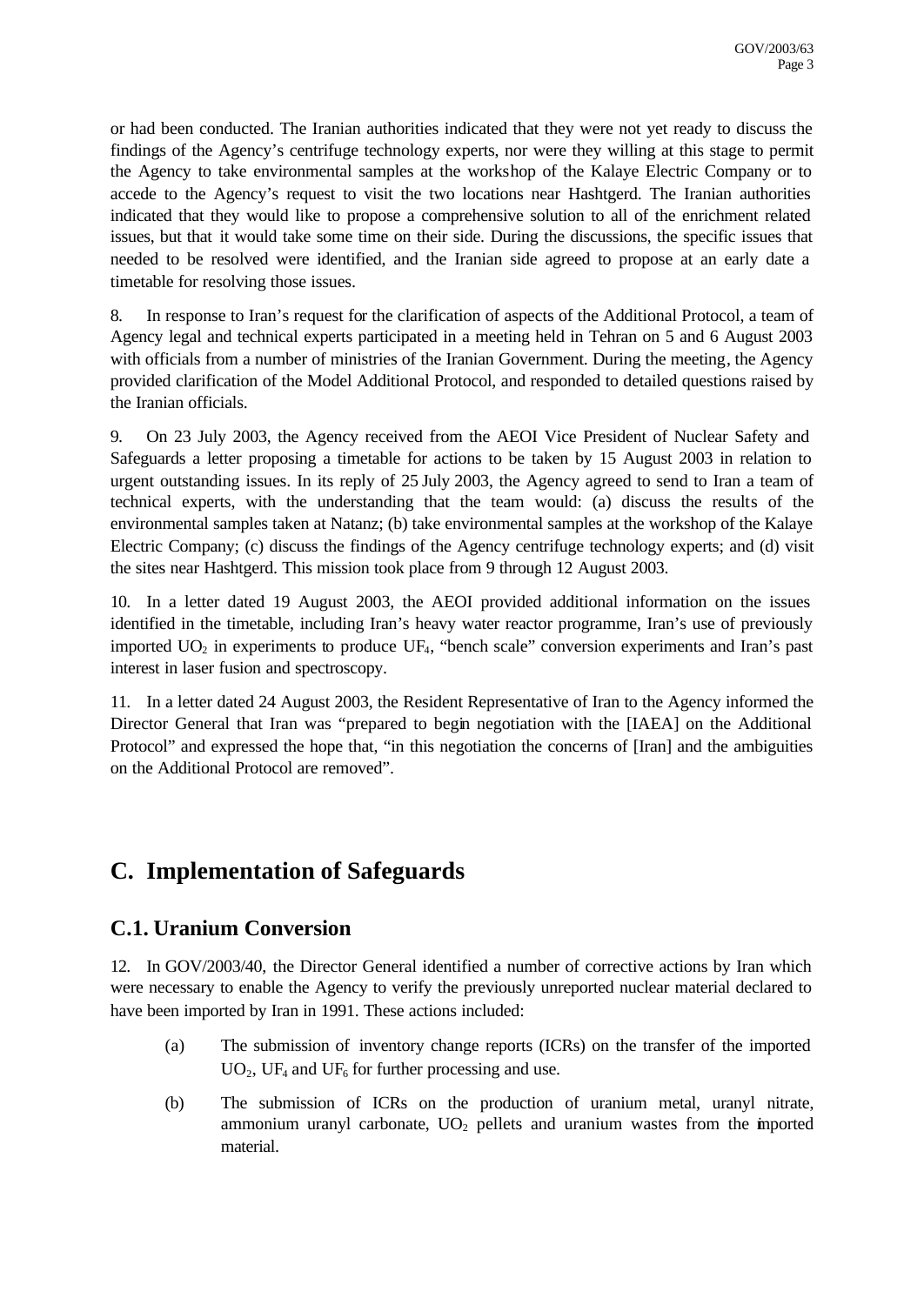- (c) The provision of design information on the waste storage facility at Esfahan, and the granting of access to that facility as well as to Anarak and Qom, where waste resulting from the processing of the imported material is stored or has been disposed of.
- (d) The submission of updated design information for the Molybdenum, Iodine and Xenon Radioisotope Production (MIX) Facility and for the Tehran Research Reactor (TRR) to reflect activities involving the imported nuclear material.

13. Since the June report of the Director General, Iran has provided ICRs on the transfer of the imported natural uranium for its further processing and use**,** as well as physical inventory lists (PILs) and material balance reports (MBRs) reflecting its use in the production of uranium metal, uranyl nitrate,  $UO<sub>2</sub>$  pellets and wastes (Iran has stated that no ammonium uranyl carbonate was produced from that material). In addition, Iran provided updated design information for MIX and TRR on the use of the imported material in experiments at those facilities. Iran has also provided information on the storage of waste at Esfahan, and has granted Agency inspectors access to that location and to the waste sites at Anarak and Qom.

14. Iran stated on a number of occasions between February and July 2003 that no R&D using nuclear material, even on a laboratory scale, had been conducted on the conversion and production of any other nuclear material at the Uranium Conversion Facility (UCF) (specifically,  $UO_2$ , UF<sub>4</sub> and UF<sub>6</sub>). The Agency was told that the basic design of the UCF processes, and test reports for those processes, had been obtained from abroad. According to the AEOI, this information was sufficient to permit Iran to complete indigenously the detailed design and manufacturing of the equipment for UCF.

15. In a letter dated 19 August 2003, however, the Iranian authorities acknowledged that, in the early 1990s, there had been "bench scale" uranium conversion experiments. Iran has indicated that more time will be needed to find the people involved in these experiments and to trace any other closed down facilities. The Iranian authorities have indicated that they are currently preparing a response to the Agency questionnaires on closed down and decommissioned facilities in Iran and on Iran's nuclear fuel cycle, and that further information on the conversion experiments will be included in that response.

16. Drawing on this information, the Agency will continue with the verification of the imported nuclear material and its subsequent processing. In addition to physical verification activities and the evaluation of the ICRs, PILs and MBRs, this task involves the auditing of source documents on the shipment and subsequent processing of the nuclear material at various installations. Since some of the experiments took place a number of years ago and some of the imported material has been mixed with other nuclear material, the auditing and verification process is expected to be difficult and time consuming.

#### **C.1.1. Processing of Imported UF<sup>6</sup>**

17. In March 2003, the Agency took environmental samples from the surfaces of all three of the cylinders said to have contained the imported  $UF_6$  (two small S-type cylinders and a large 30B-type cylinder). The results of the analysis of those samples are now available and are consistent with the declaration by Iran that the material contained in them was natural uranium.

18. As previously reported to the Board of Governors (GOV/2003/40, para. 19), the Iranian authorities have stated that none of the imported  $UF<sub>6</sub>$  had been processed, and, specifically, that it had not been used in any centrifuge tests. It was observed during Agency verification in March 2003, however, that some of the UF<sub>6</sub> (1.9 kg) was missing from the two small cylinders. The Iranian authorities have stated that this might be due to leakage from the cylinders resulting from mechanical failure of the valves and possible evaporation due to their storage in a place where temperatures reach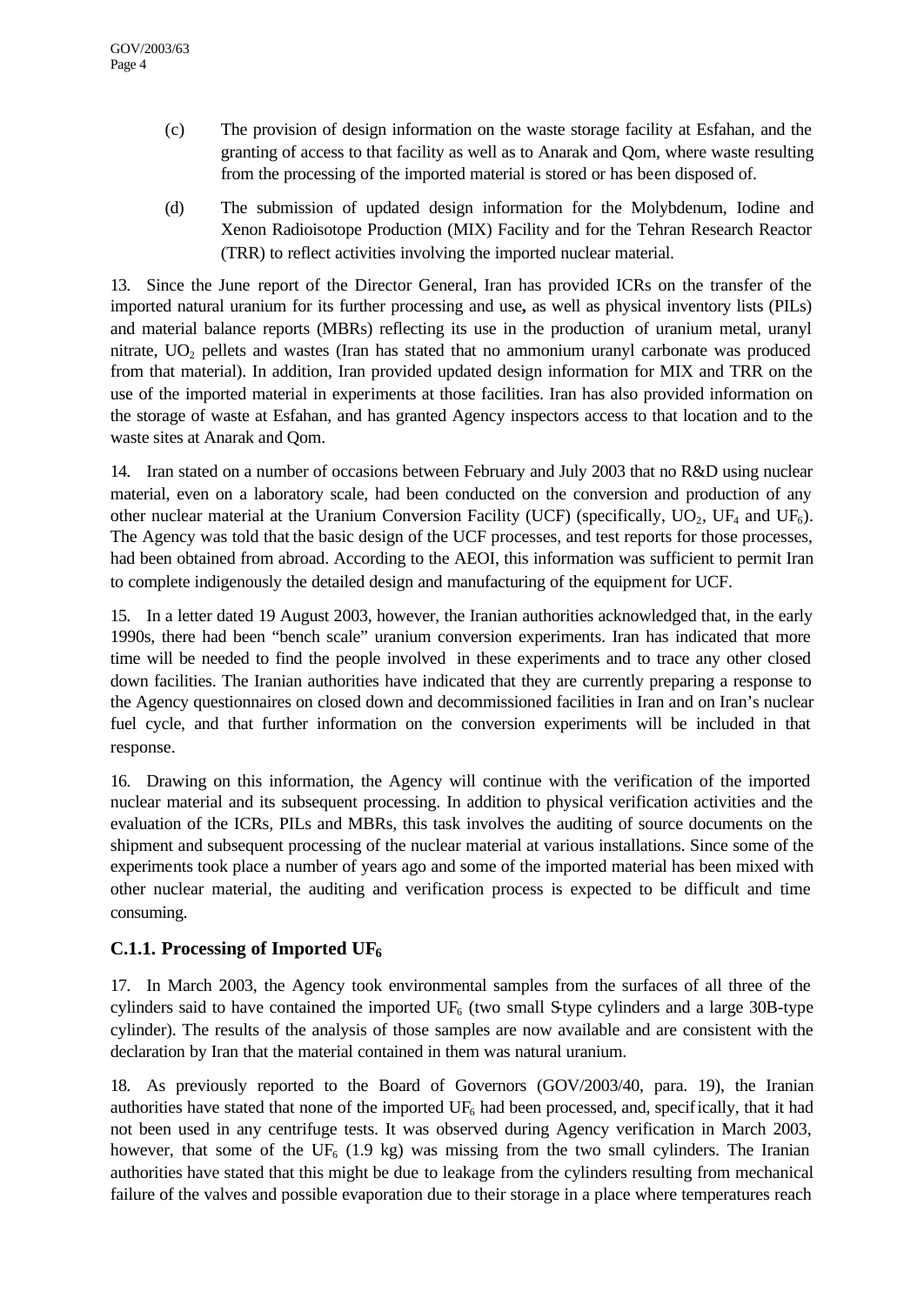55<sup>°</sup>C during the summer. On 18 August 2003, the Agency took environmental samples at the locations where Iran indicated that the small cylinders had been stored; these samples will need to be analysed and the results assessed. Investigation of this issue is continuing.

19. Verification of the contents of the large cylinder entail the weighing of the cylinder, nondestructive analysis (NDA), and destructive analysis of samples taken from the contents of the cylinder. While the weighing and NDA have been carried out, the taking of samples for destructive analysis can only be carried out when the equipment necessary for  $UF_6$  transfer and sample taking has been installed at Natanz.

#### **C.1.2. Processing of Imported UF<sup>4</sup>**

20. As described in the previous report (GOV/2003/40, para. 20), most of the imported natural UF<sub>4</sub> had been converted to uranium metal. As further noted therein, the Secretariat was seeking more information about the role of uranium metal in Iran's nuclear fuel cycle.

21. This matter was discussed further in the technical meetings held on 10–13 July in Iran. In a letter to the Agency dated 23 July 2003, the Iranian authorities stated that 113 experiments had been carried out at the Jabr Ibn Hayan Multipurpose Laboratories (JHL) using the imported UF4 with a view to optimizing reaction conditions and parameters for producing uranium metal. In that same letter, Iran stated further that, "In the early [90's] when the country decided to reconsider its nuclear program, we were not sure whether it will consist of CANDU reactors, Magnox reactors<sup>1</sup> or light water reactors. Therefore it was decided to include a U-metal production line in the Uranium Conversion Facility (UCF) which could also be used to produce shielding material. However, as the picture is now more clear, uranium metal experiments could be considered as a process to gain know-how in nuclear material production". The Secretariat is pursuing this matter further with the Iranian authorities in light of the construction at JHL of a uranium metal purification and casting laboratory.

22. Recent results from the destructive analysis referred to in the previous report (GOV/2003/40, para. 20) indicated the presence of depleted uranium in a UF4 sample taken from JHL. The Agency requested Iran to explain the source of that material, since no such material is reflected in the declared inventory of Iran. The Agency also reiterated its request that Iran investigate further whether any experiments on the conversion processes had been conducted using nuclear material.

23. In its letter of 19 August 2003, Iran stated that, after intensive investigations, it had been found that, "around the 1990's", some laboratory scale experiments had been carried out in the radiochemistry section of the NRC (the Tehran Nuclear Research Centre) to produce  $UF_4$  using depleted  $UO<sub>2</sub>$  imported by Iran in 1977, but that neither the laboratory nor the radiochemistry section still existed.

#### **C.1.3. Processing of Imported UO<sup>2</sup>**

24. The report in GOV/2003/40 described (paras 21–24) experiments said by Iran to have been carried out using the imported natural  $UO<sub>2</sub>$ . These involved the testing of processes envisioned for UCF, isotope production experiments at TRR, and the use of pellets for testing chemical processes for the MIX Facility. Waste from these experiments was said to have been transferred to Esfahan, Anarak and Qom.

25. During the 9–12 August 2003 meeting with Iranian authorities, the Agency referred to earlier discussions which had taken place with Iran on samples taken at the hot cells of TRR and at the MIX

\_\_\_\_\_\_\_\_\_\_\_\_\_\_\_\_\_\_\_\_\_\_\_\_\_\_\_\_\_\_\_\_\_\_\_\_\_\_\_\_\_\_\_\_\_\_\_\_\_\_\_\_\_\_\_\_\_\_\_\_\_\_\_\_\_\_\_\_\_\_\_\_\_\_\_\_\_\_\_\_\_\_

 $<sup>1</sup>$  A reactor type that uses uranium metal.</sup>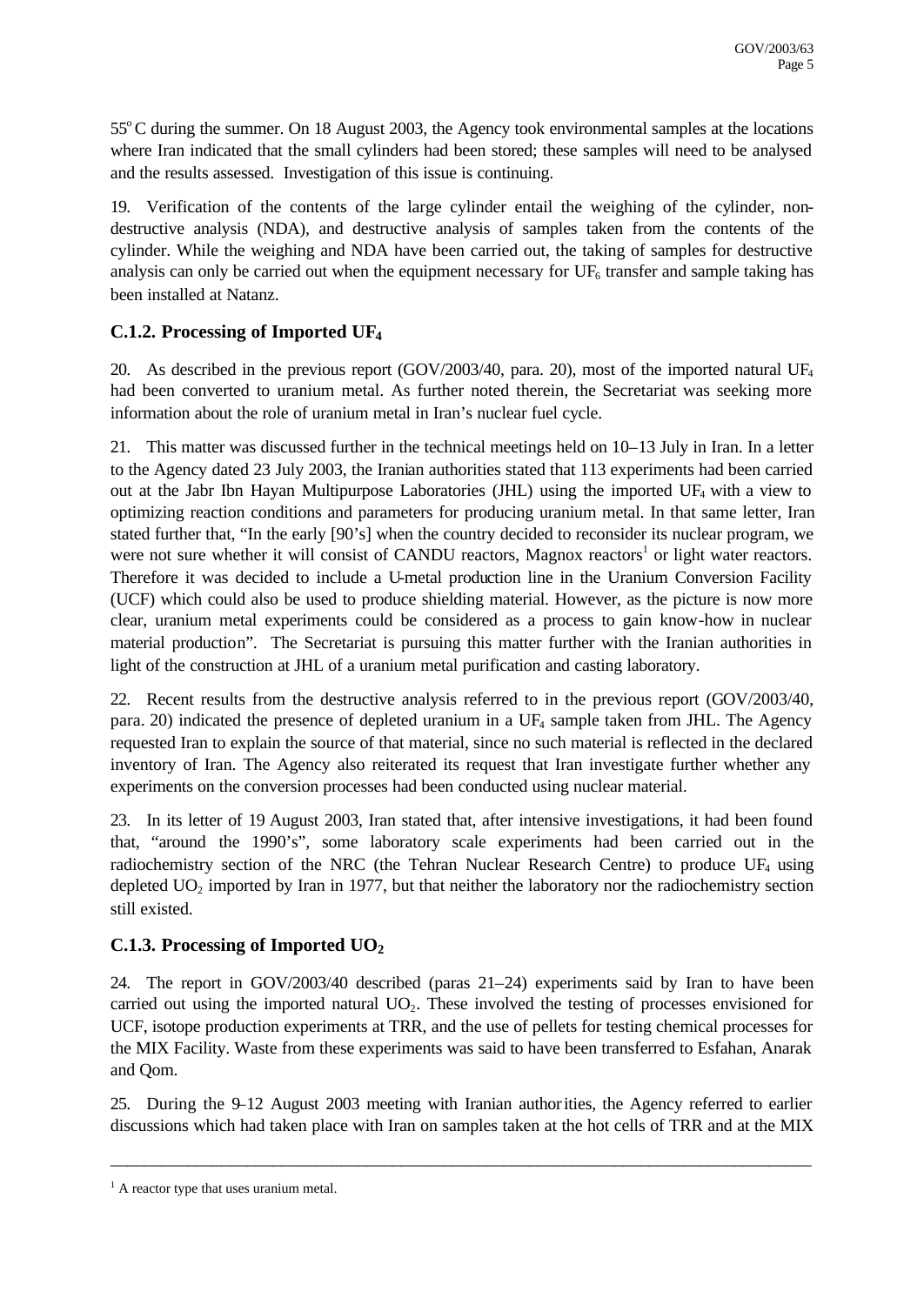Facility which indicated the presence of depleted uranium, material which is not included in Iran's declared nuclear material inventory. Iran was provided with a summary of these sampling results. It was suggested by Iran that the presence of depleted uranium could, in some cases, have originated from shielded containers received from other countries (identified by Iran during that meeting). The Agency has investigated the matter further through a comparison of the recent sample analysis results with analytical results of environmental samples taken in those other countries, and it has concluded that the depleted uranium particles could have originated from the imported containers.

26. As anticipated in the Director General's June report, Agency inspectors have now visited the waste disposal site at Qom and the waste storage location at Anarak where uranium bearing wastes from some of the experiments have been stored. Iran has informed the Agency that the waste currently located at Anarak will be transferred to JHL. Based on explanations provided by Iran, the nuclear material in the waste transferred to and disposed of at Qom is considered to be measured discard.

## **C.2. Uranium Enrichment**

### **C.2.1. Gas Centrifuge Enrichment Programme**

27. The Agency is continuing its analysis of Iran's enrichment R&D programme. This process has included thus far a visit by Agency centrifuge technology experts to Iran in June 2003 and subsequent technical discussions with the Iranian authorities. The primary focus of these discussions has been to seek clarification of the statement made by the Iranian authorities in February 2003 that the design and development work, which had been started in 1997, had been based on information from open sources and extensive modelling and simulation, including tests of centrifuge rotors both with and without inert gas, and that the tests of the rotors, carried out on the premises of the Amir Khabir University and the premises of the AEOI in Tehran, had been conducted without nuclear material.

28. During the Agency's June visit, AEOI officials stated that the enrichment factor used in Iran's calculations had been obtained from some original centrifuge drawings, not from experiments. The Agency requested to be shown the original drawings. In August 2003, the AEOI presented redrawn copies of those documents, which included a design of a 164-machine cascade. The Iranian authorities have yet to show the Agency the originals.

29. In their summary report prepared after that visit, the experts judged that:

- (a) Machines at PFEP at Natanz can be recognized as an early European design; and
- (b) It is not possible to develop enrichment technology, to the level seen at Natanz, based solely on open source information and computer simulations, without process testing with UF<sub>6</sub>.

30. These findings were provided to Iran, and were discussed with Iranian officials during the meetings that took place on 9–12 August 2003. In that discussion, in contrast to earlier information provided about the launch dates of the programme and its indigenous nature, AEOI officials stated that the decision to launch a centrifuge enrichment programme had actually been taken in 1985, and that Iran had received drawings of the centrifuge through a foreign intermediary around 1987. The officials described the programme as having consisted of three phases: activities during the first phase, from 1985 until 1997, had been located mainly at the AEOI premises in Tehran; during the second phase, between 1997 and 2002, the activities had been concentrated at the Kalaye Electric Company in Tehran; during the third phase, 2002 to the present, the R&D and assembly activities were moved to Natanz.

31. The Iranian authorities also explained that during the first phase, components had been obtained from abroad through foreign intermediaries or directly by Iranian entities, but that no help had been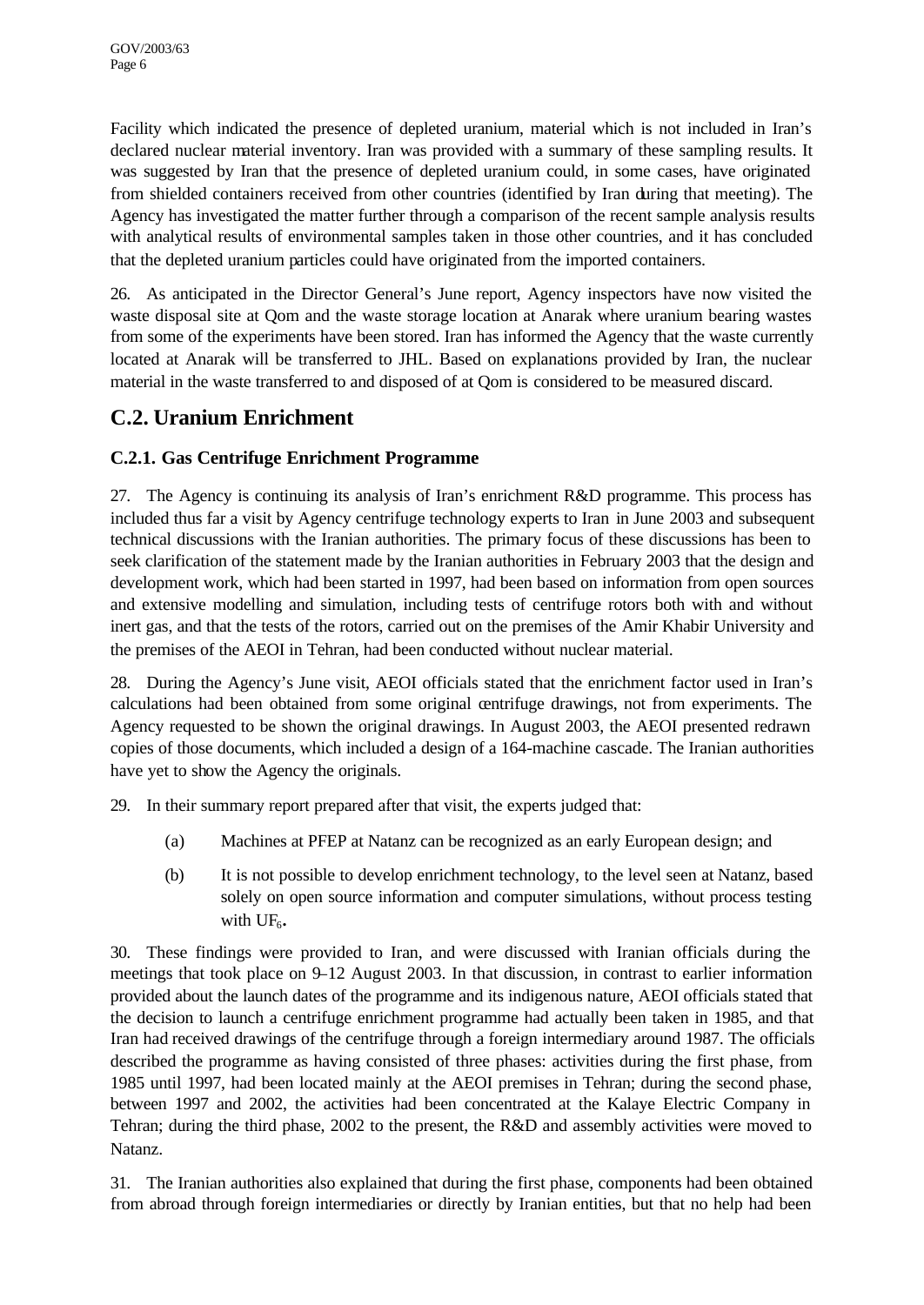received from abroad to assemble centrifuges or provide training. Efforts were concentrated on achieving an operating centrifuge, but many difficulties had been encountered as a result of machine crashes attributed to poor quality components. According to the AEOI officials, no experiments with inert or  $UF<sub>6</sub>$  gas were conducted. Iran indicated its willingness to make available for interview key scientists responsible for that phase of the enrichment programme. According to Iranian officials, from 1997 through 2002, the activities were concentrated at Kalaye Electric Company, and involved the assembly and testing of centrifuges, but again without inert or  $UF<sub>6</sub>$  gas.

32. During their 9–12 August 2003 visit to Iran, Agency inspectors were permitted to take environmental samples at the Kalaye Electric Company workshop, with a view to assessing the role of that company in Iran's enrichment R&D programme. The results of the analysis of these samples are not yet available. It was noted by inspectors that there had been considerable modification of the premises since their first visit in March 2003. Iranian authorities have informed the Agency that these modifications are attributable to the fact that the workshop is being transformed from use as a storage facility to its use as a laboratory for non-destructive analysis. This modification may impact on the accuracy of the environmental sampling and the Agency's ability to verify Iran's declarations about the types of activities previously carried out there.

33. On 25 June 2003, Iran introduced UF<sub>6</sub> into the first centrifuge for the purpose of single machine testing, and on 19 August 2003 began the testing of a small ten-machine cascade with  $UF_6$ . Iran continues to co-operate with the Agency in implementing safeguards measures now in place at PFEP for monitoring single machine and small cascade testing.

34. In accordance with its standard practice, the Agency took baseline environmental samples at PFEP at Natanz before nuclear material was introduced in the facility. This baseline sampling campaign was conducted during inspections carried out between March and June 2003, and samples were taken at many locations within the facility. While the Agency has already received the results from some of the samples (see below), which have been provided to Iran, other samples are still being analysed by a number of laboratories that participate in the Agency's Network of Analytical Laboratories**.**

35. Iran has stated that it has not carried out any enrichment and that no nuclear material was introduced to the PFEP prior to the Agency's having taken its first baseline environmental samples there. However, the sampling results which were provided to Iran on 11 June 2003, revealed particles of high enriched uranium. During the  $10-13$  July and  $9-12$  August 2003 technical meetings, more complete environmental sampling results were provided to Iran and the matter was discussed further.

36. The PFEP environmental sample results indicate the possible presence in Iran of high enriched uranium, material that is not on its inventory of declared nuclear material. During the August meeting, Iranian authorities indicated that they had carried out extensive investigation with a view to resolving this question, and had come to the conclusion that the high enriched uranium particles which had been detected must have resulted from contamination originating from centrifuge components which had been imported by Iran.

37. At that meeting, Agency inspectors explained that subsequent environmental sample analysis revealed the presence of two types of high enriched uranium, and noted that there had been differences among the samples taken from the surfaces of the centrifuge casings installed for the single machine tests. The Agency asked the Iranian authorities to investigate whether there were differences in the manufacturing history of those pieces of equipment. To investigate this matter further, the Agency took two additional samples from centrifuge components which were said to have been imported and those said to have been produced domestically. The results are not yet available.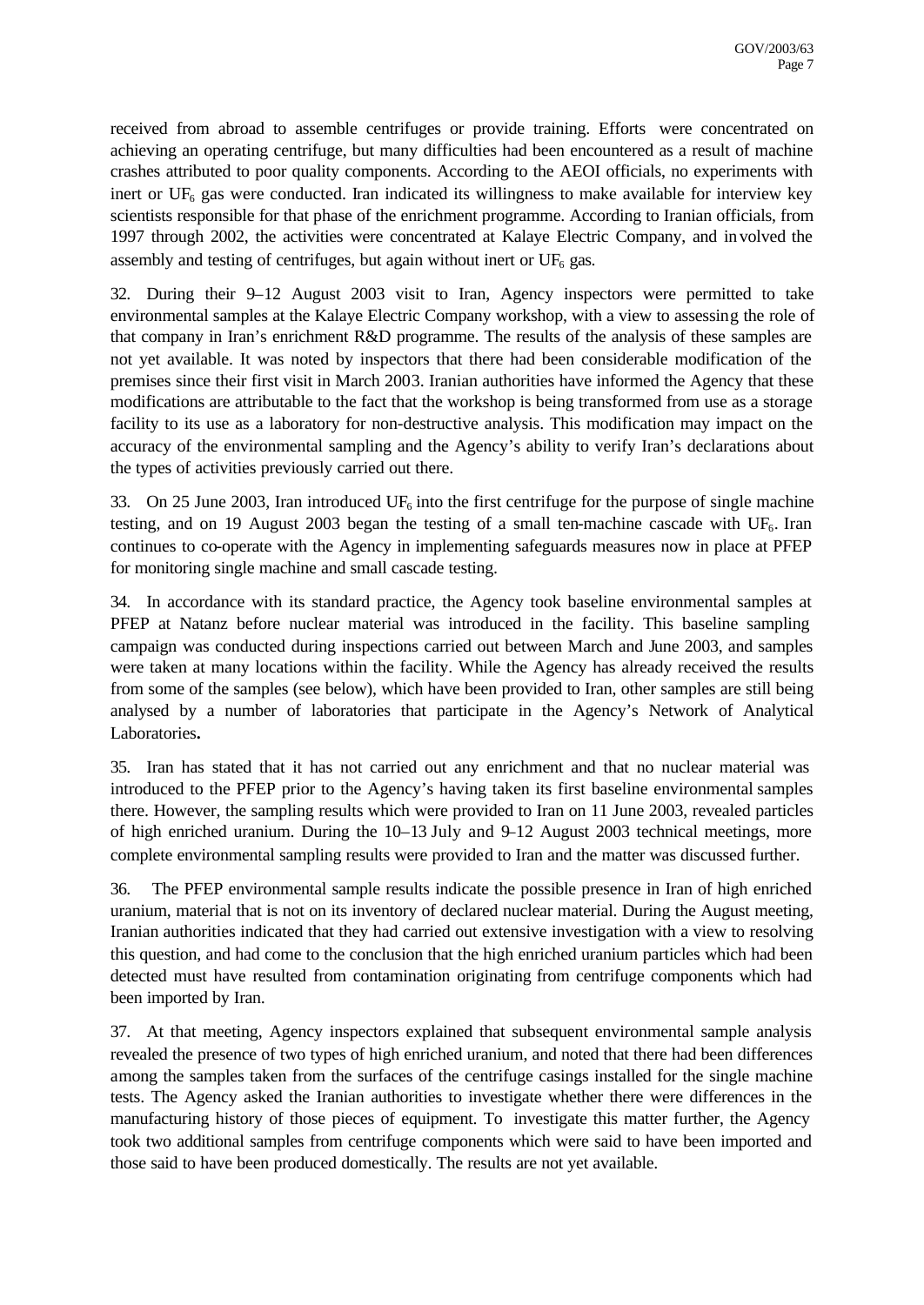38. Conceptually, it is possible to envisage a number of possible scenarios to explain the presence of high enriched uranium in environmental samples at Natanz. As part of the Agency's ongoing detailed plan of investigation each scenario will be considered carefully by Agency experts.

39. The Agency also intends to follow up with Iran information about other sites at which unreported nuclear activities allegedly are being or have been carried out.

#### **C.2.2. Laser Programme**

40. Iran has a substantial R&D programme on lasers. Iran has stated that it currently has no programme for laser isotope separation.

41. In May 2003, the Agency requested additional information about two sites near Hashtgerd owned by the AEOI which had been referred to in open source reports as locations allegedly engaged in laser and centrifuge uranium enrichment activities. The Agency was permitted to visit those locations on 12 August 2003.

42. One of the locations was Ramandeh, which belongs to the AEOI and is part of the Karaj Agricultural and Medical Centre. This location is primarily involved with agricultural studies said to be unrelated to nuclear fuel cycle activities. The other location visited was a laser laboratory at Lashkar Ab'ad belonging to the Research and Development Division of the AEOI. During that visit, Iranian officials stated that the laboratory had originally been devoted to laser fusion research and laser spectroscopy, but that the focus of the laboratory had been changed, and the equipment not related to current projects, such as a large imported vacuum vessel, had been moved. Among other activities observed by the Agency were the production and testing of copper vapour lasers of up to 100 watts. However, there appeared to be no activities directly related to laser spectroscopy or enrichment being carried out at the laboratory. The Iranian authorities were asked to confirm that there had not been in the past any activities related to uranium laser enrichment at this location or at any other location in Iran. The Agency has requested permission to take environmental samples at the laboratory, which the Iranian authorities have undertaken to consider.

43. In the letter from Iran dated 19 August 2003, the Agency was informed that, in the past, apart from planned co-operation in laser fusion and laser spectroscopy which never materialized, there had been a research thesis on laser spectroscopy of  $SF<sub>6</sub>$  prepared by a university student in co-operation with the laser division of AEOI. While such a study could be seen as relevant to laser enrichment, the underlying experiments appear not to have involved nuclear material.

## **C.3. Heavy Water Reactor Programme**

44. On 13 July 2003 the Iranian authorities made a presentation on some technical features of the 40 MW(th) heavy water reactor (the Iran Nuclear Research Reactor, IR-40), construction of which is planned to start in 2004. The reactor, which Iranian officials have stated is based on indigenous design, is currently moving from the basic design phase to the detailed design phase. Iranian officials have further stated that Iran had tried unsuccessfully on several occasions to acquire from abroad a research reactor suitable for medical and industrial isotope production and for R&D to replace the old research reactor in Tehran. Iranian officials had concluded, therefore, that the only alternative was a heavy water reactor, which could use the  $UO<sub>2</sub>$  produced in UCF and the Zirconium Production Plant in Esfahan. According to the Iranian authorities, to meet the isotope production requirements, such a reactor should have a neutron flux of  $10^{13}$  to  $10^{14}$  n/cm<sup>2</sup>/s, which would require power on the order of  $30-40$  MW(th) when using natural UO<sub>2</sub> fuel.

45. The Agency was provided on 4 August 2003 with an updated DIQ, which is currently being reviewed. The DIQ does not contain any references to hot cells, contrary to what would be expected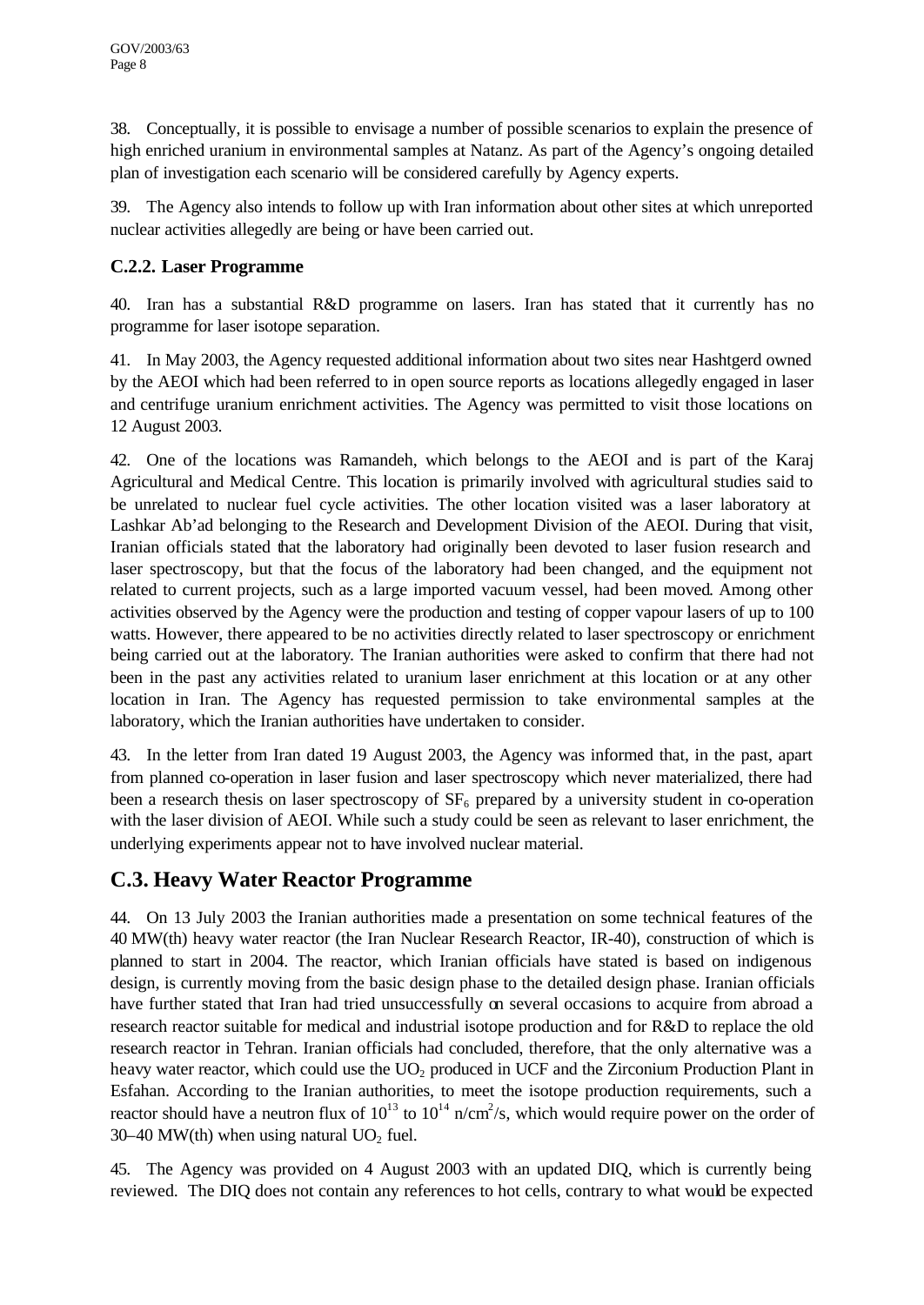given the radioisotope production purposes of the facility. Iran has been asked to look into this matter further, particularly in light of recent open source accounts of alleged efforts by Iran to import remote manipulators and windows that would be suitable for use in hot cells.

46. In its 19 August 2003 letter, the AEOI provided information on the heavy water reactor programme, stating that a decision to start the R&D had been taken in the early 1980s. It further stated that, in the mid-1980s, laboratory scale experiments to produce heavy water had been conducted in the Esfahan Nuclear Technology Centre, and that a decision to construct a heavy water reactor had been taken in the mid-1990s. The letter provided additional information on the amount of heavy water initially needed for the IR-40, and on the design capacity of the heavy water production plant under construction at Khondab near Arak. According to the information provided in the letter, Iran plans to start the production of heavy water next year.

## **D. Findings, Assessments and Next Steps**

47. In connection with the nuclear material imported by Iran in 1991, Iran has submitted ICRs, PILs and MBRs, as well as relevant DIQs. The Agency has verified nuclear material presented to it and is currently auditing relevant source data. The issue of depleted uranium in the  $UF_4$  remains to be resolved, and the environmental samples taken in connection with the  $UF_6$  cylinders need to be analysed. To confirm that the pellet irradiation experiments have been solely for radioisotope production, the Agency has taken samples from the hot cells and lead shielded cells at the laboratories of the Tehran Nuclear Research Centre. The analytical results are not yet available.

48. In its letter of 19 August 2003, Iran acknowledged that it had carried out uranium conversion experiments in the early 1990s, experiments that Iran should have reported in accordance with its obligations under the Safeguards Agreement. Iran has stated, however, that it is taking corrective action in that regard. The Agency will continue its evaluation of the uranium conversion programme.

49. As regards enrichment, and as mentioned earlier, during the meeting of 9–12 August 2003, the Agency team received new information about the chronology and details of Iran's centrifuge enrichment programme. Agency evaluation of the new information will require, inter alia, an assessment of the various phases of the programme and analysis of environmental samples taken at the Kalaye Electric Company workshop.

50. Additional work is also required to enable the Agency to arrive at conclusions about Iran's statements that there have been no uranium enrichment activities in Iran involving nuclear material. The Agency intends to continue its assessment of the Iranian statement that the high enriched uranium particles identified in samples taken at Natanz could be attributable to contamination from imported components. As agreed to by Iran, this process will involve discussions in Iran with Iranian officials and staff involved in the R&D efforts and visits by Agency inspectors and enrichment technology experts to facilities and other relevant locations. In that connection, Iran has agreed to provide the Agency with all information about the centrifuge components and other contaminated equipment it obtained from abroad, including their origin and the locations where they have been stored and used in Iran, as well as access to those locations so that the Agency may take environmental samples. It is also essential that the Agency receive information from Member States either from which nuclear related equipment or other assistance relevant to the development of Iran's nuclear programme has been exported to Iran, or which have information on such assistance.